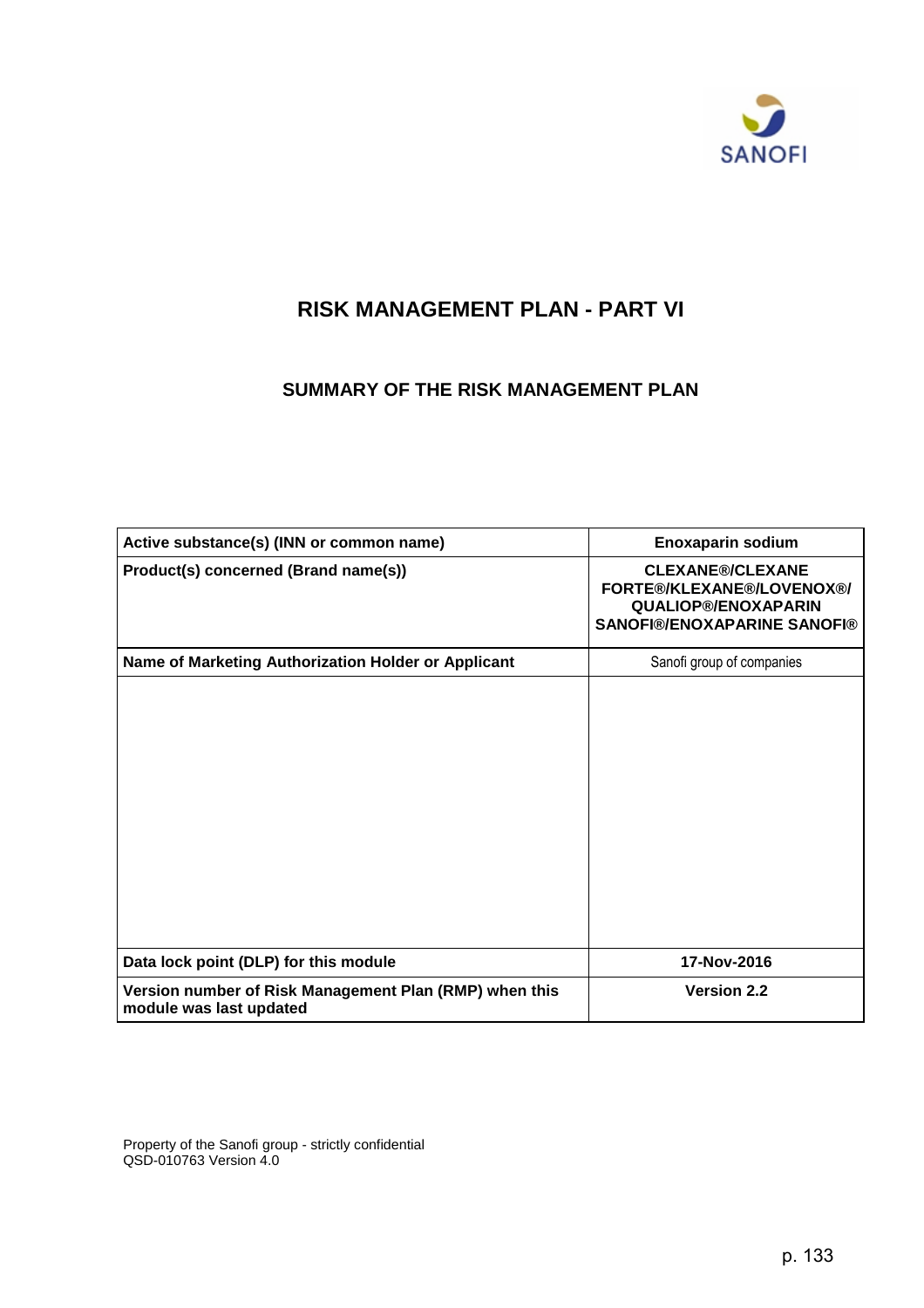## **TABLE OF CONTENTS**

<span id="page-1-0"></span>

| VI.2. |  |
|-------|--|
|       |  |
|       |  |
|       |  |
|       |  |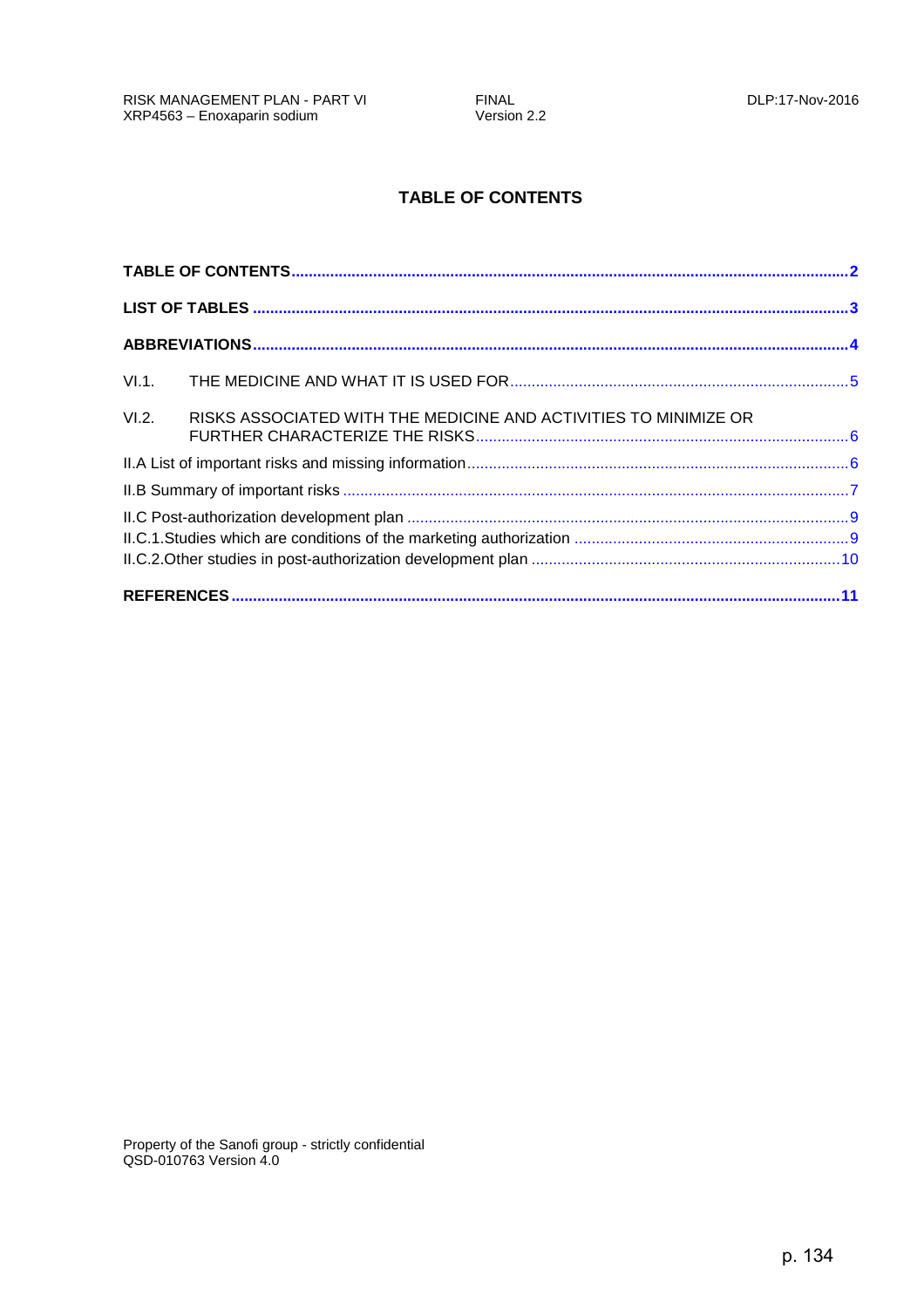## **LIST OF TABLES**

<span id="page-2-0"></span>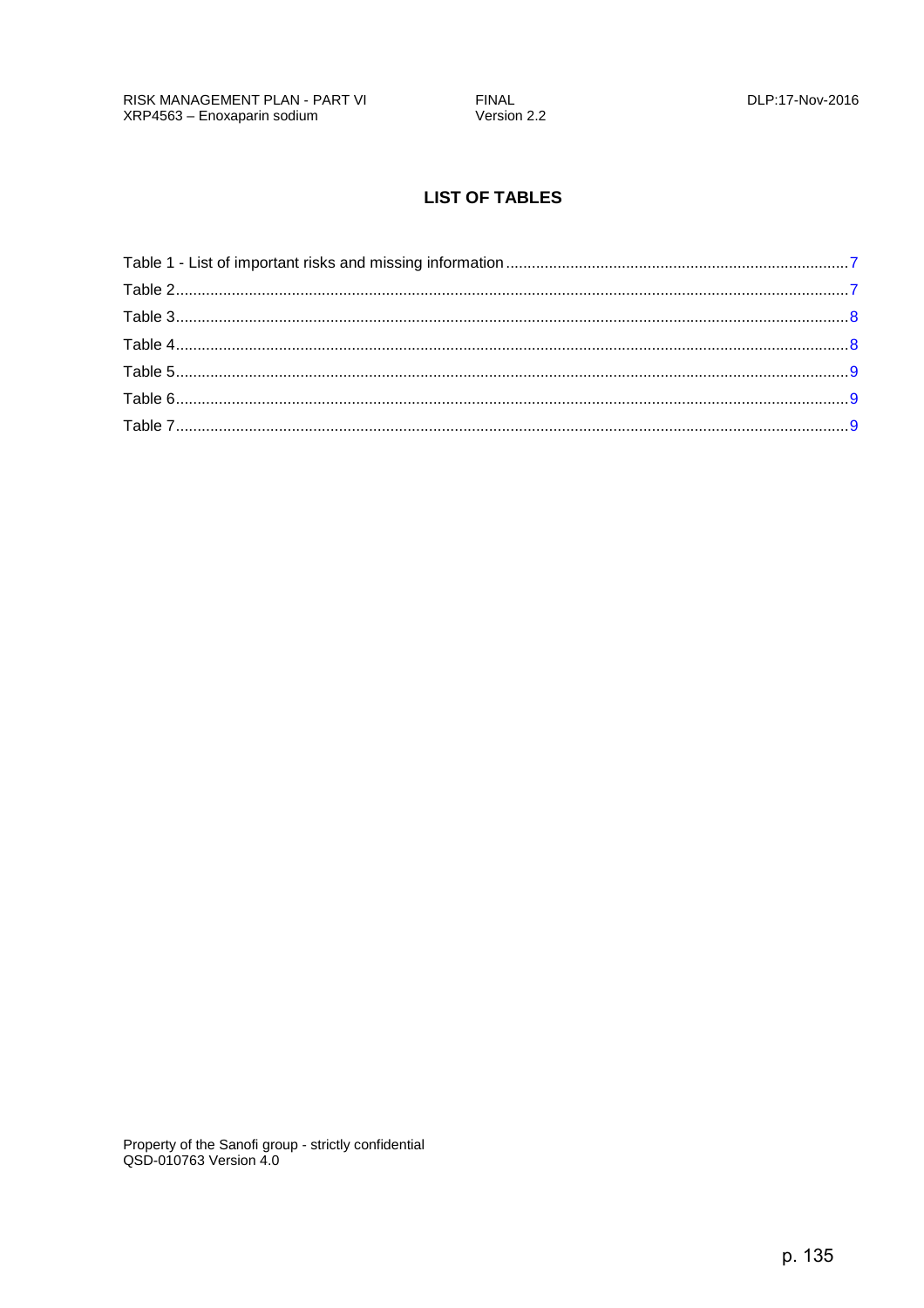<span id="page-3-0"></span>RISK MANAGEMENT PLAN - PART VI FINAL DLP:17-Nov-2016 XRP4563 – Enoxaparin sodium

### **ABBREVIATIONS**

| <b>CHMP:</b> | Committee for Medicinal Products for Human Use |
|--------------|------------------------------------------------|
| DHPC:        | Direct Healthcare Professional Communication   |
| DLP:         | Data Lock Point                                |
| DVT:         | Deep Vein Thrombosis                           |
| EU:          | European Union                                 |
| ICSRs:       | <b>Individual Case Safety Report</b>           |
| INN:         | <b>International Nonproprietary Name</b>       |
| IU:          | <b>International Units</b>                     |
| PE:          | <b>Pulmonary Embolism</b>                      |
| PI:          | Product Information                            |
| PL:          | <b>Patient Leaflet</b>                         |
| PSUR:        | Periodic Safety Update Report                  |
| RMP:         | <b>Risk Management Plan</b>                    |
| SmPC:        | <b>Summary of Product Characteristics</b>      |
| STEMI:       | ST segment elevation Myocardial Infarction     |
|              |                                                |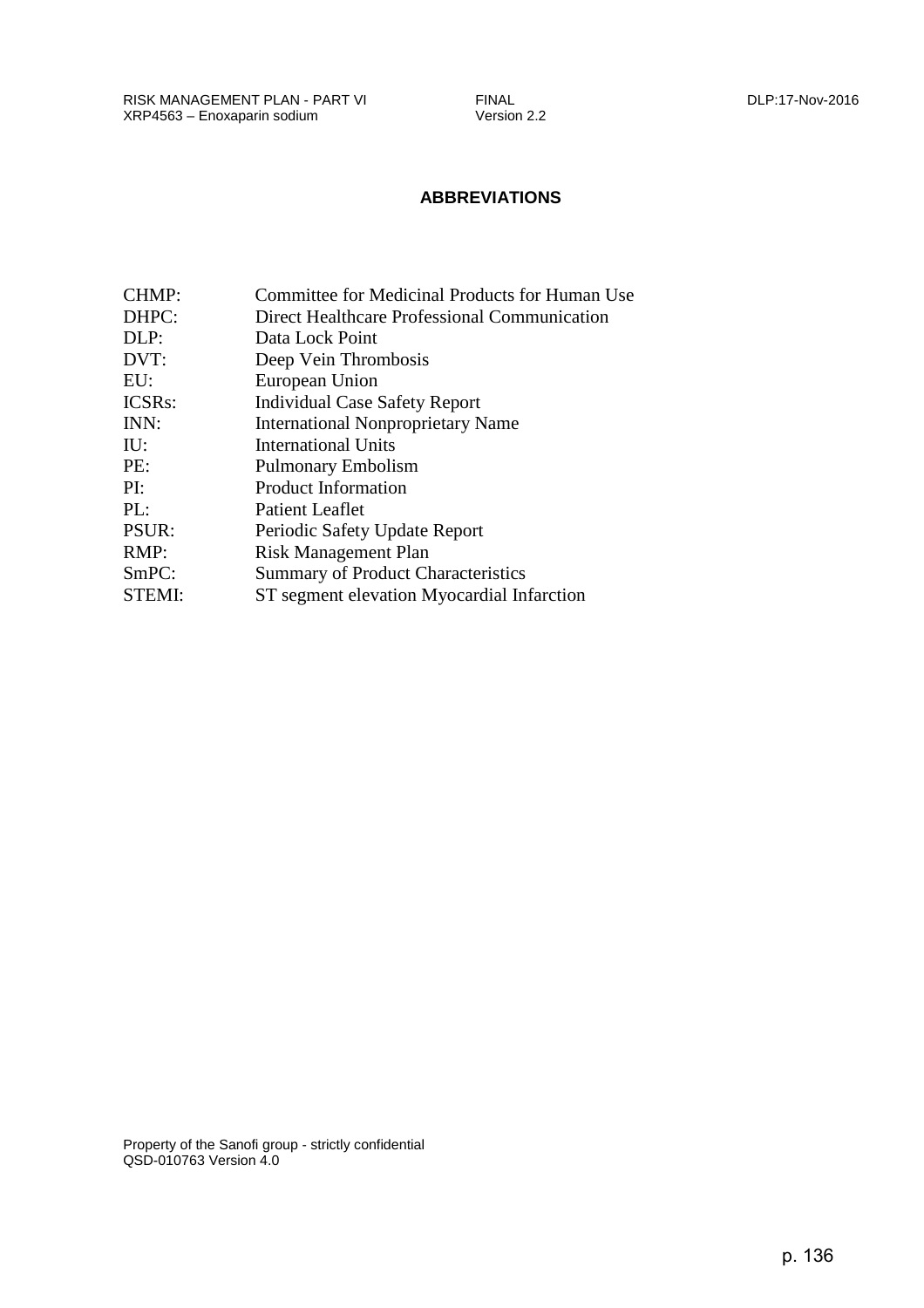## **Summary of Risk Management Plan for**

## <span id="page-4-0"></span>**CLEXANE®/CLEXANE FORTE®/KLEXANE®/LOVENOX®/ QUALIOP®/ENOXAPARIN SANOFI®/ENOXAPARINE SANOFI® (Enoxaparin sodium)**

This is a summary of the Risk Management Plan (RMP) for CLEXANE/CLEXANE FORTE/KLEXANE/LOVENOX/ QUALIOP/ENOXAPARIN SANOFI/ENOXAPARINE SANOFI. The RMP details important risks about the medicine, how these risks can be minimized, and how more information will be obtained about the medicine's risks and uncertainties (missing information).

The product's summary of product characteristics (SmPC) and its package leaflet give essential information to healthcare professionals and patients on how the medicine should be used.

## **VI.1. THE MEDICINE AND WHAT IT IS USED FOR**

### CLEXANE/CLEXANE FORTE/KLEXANE/LOVENOX/QUALIOP/ENOXAPARIN SANOFI/ENOXAPARINE SANOFI is authorized in adults for:

- Prophylaxis of venous thromboembolic disease in moderate and high risk surgical patients, in particular those undergoing orthopedic or general surgery including cancer surgery.
- Prophylaxis of venous thromboembolic disease in medical patients with an acute illness (such as acute heart failure, respiratory insufficiency, severe infections or rheumatic diseases) and reduced mobility at increased risk of venous thromboembolism.
- Treatment of deep vein thrombosis and pulmonary embolism (PE), excluding PE likely to require thrombolytic therapy or surgery.
- Prevention of thrombus formation in extracorporeal circulation during hemodialysis.
- Acute coronary syndrome:
	- Treatment of unstable angina and non-ST segment elevation myocardial infarction, in combination with oral acetylsalicylic acid.
	- Treatment of acute ST segment elevation myocardial infarction (STEMI) including patients to be managed medically or with subsequent percutaneous coronary intervention.

It is a solution for injection containing enoxaparin sodium as the active substance and it is given by subcutaneous route or intravenous bolus or extracorporeal use in the dialysis circuit.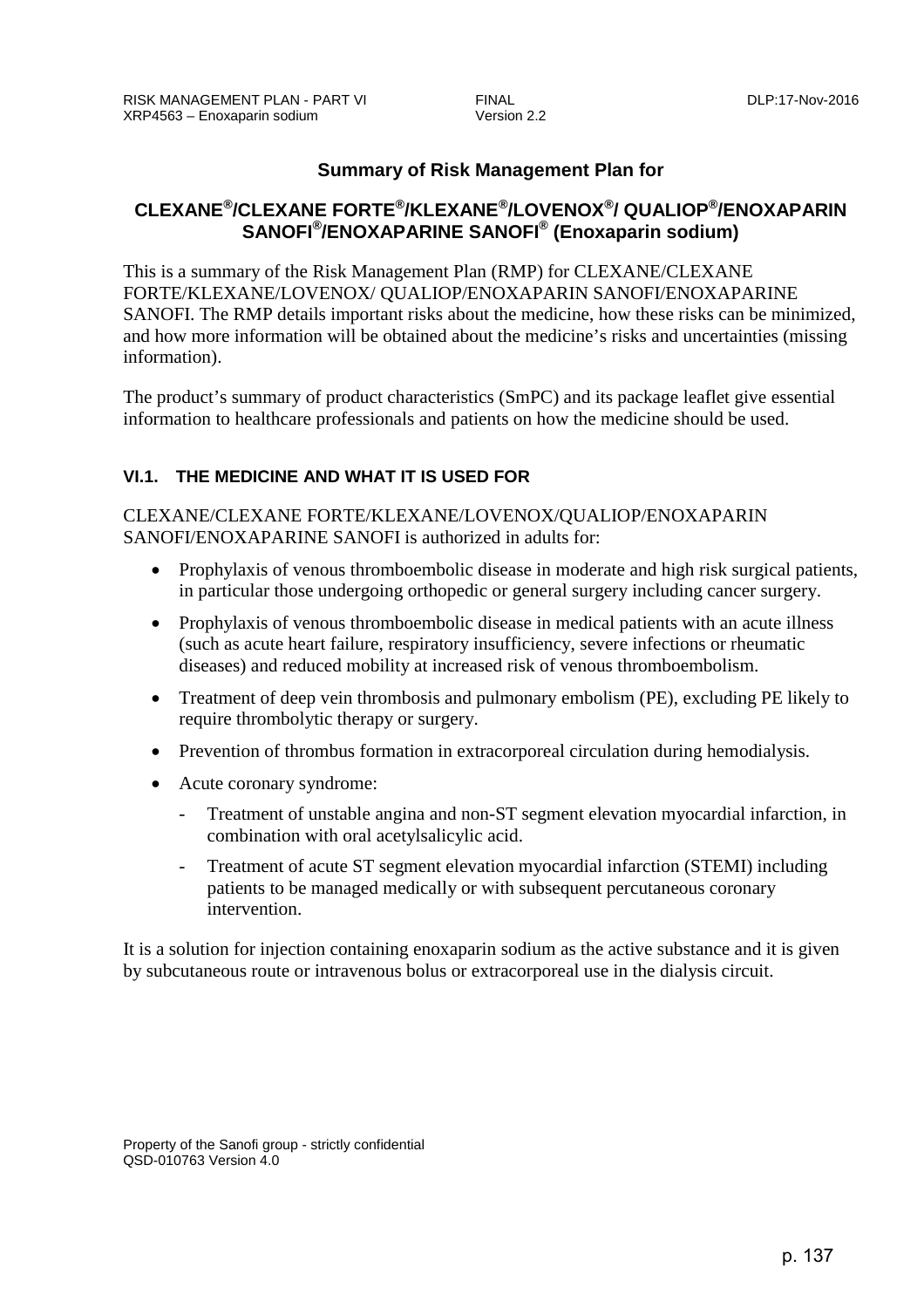### <span id="page-5-0"></span>**VI.2. RISKS ASSOCIATED WITH THE MEDICINE AND ACTIVITIES TO MINIMIZE OR FURTHER CHARACTERIZE THE RISKS**

Important risks of CLEXANE/CLEXANE FORTE/KLEXANE/LOVENOX/QUALIOP/ ENOXAPARIN SANOFI/ENOXAPARINE SANOFI's, together with measures to minimize such risks and the proposed studies for learning more about the medicine's risks, are outlined below.

Measures to minimize the risks identified for medicinal products can be:

- Specific information, such as warnings, precautions, and advice on correct use, in the package leaflet and SmPC addressed to patients and healthcare professionals;
- Important advice on the medicine's packaging;
- The authorised pack size the amount of medicine in a pack is chosen so to ensure that the medicine is used correctly;
- The medicine's legal status the way a medicine is supplied to the patient (eg, with or without prescription) can help to minimize its risks.

Together, these measures constitute routine risk minimization measures.

In the case of CLEXANE/CLEXANE FORTE/KLEXANE/LOVENOX/QUALIOP/ ENOXAPARIN SANOFI/ENOXAPARINE SANOFI, these measures are supplemented with additional risk minimisation measures mentioned under relevant important risks, below.

In addition to these measures, information about adverse reactions is collected continuously and regularly analysed, including periodic safety update report (PSUR) assessment so that immediate action can be taken as necessary. These measures constitute routine pharmacovigilance activities.

If important information that may affect the safe use of the medicine is not yet available, it is listed under 'missing information' below.

#### **II.A List of important risks and missing information**

Important risks of the medicine are risks that need special risk management activities to further investigate or minimize the risk, so that the medicinal product can be safely administered. Important risks can be regarded as identified or potential. Identified risks are concerns for which there is sufficient proof of a link with the use of the medicine. Potential risks are concerns for which an association with the use of this medicine is possible based on available data, but this association has not been established yet and needs further evaluation. Missing information refers to information on the safety of the medicinal product that is currently missing and needs to be collected (eg, on the long-term use of the medicine).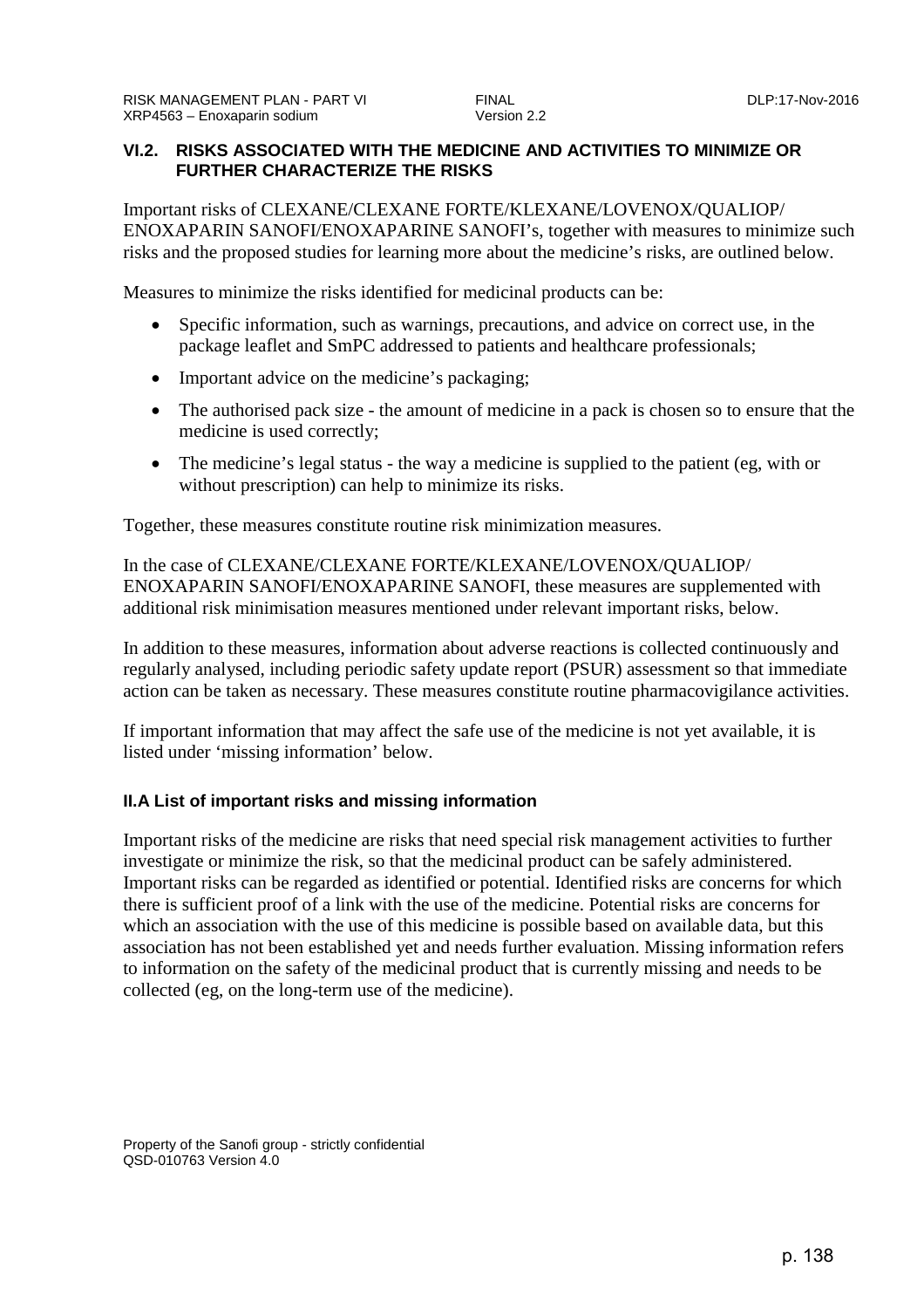<span id="page-6-0"></span>

| <b>Important identified risks</b> | Major hemorrhages                                                |
|-----------------------------------|------------------------------------------------------------------|
|                                   | Heparin-induced thrombocytopenia                                 |
| Important potential risk          | Medication error (in relation to the double strength expression) |
| <b>Missing information</b>        | Use in patients with hepatic impairment                          |
|                                   | Use in pregnant women and lactating women                        |
|                                   | Use in children and adolescents                                  |

#### **Table 1 - List of important risks and missing information**

### **II.B Summary of important risks**

#### **Table 2**

| <b>Important identified risk - Major hemorrhages</b> |                                                                                                                                                                                                                                                                             |
|------------------------------------------------------|-----------------------------------------------------------------------------------------------------------------------------------------------------------------------------------------------------------------------------------------------------------------------------|
| Evidence for linking the risk to the<br>medicine     | <b>ICSRs and literature</b>                                                                                                                                                                                                                                                 |
| Risk factors and risk groups                         | Conditions with a high risk of uncontrolled hemorrhage (eg. recent hemorrhagic<br>stroke).                                                                                                                                                                                  |
|                                                      | Conditions with increased potential for bleeding (impaired hemostasis, history of<br>peptic ulcer, recent ischemic stroke, uncontrolled severe arterial hypertension,<br>diabetic retinopathy, recent neuro- or ophthalmologic surgery).                                    |
|                                                      | Invasive procedures (eg, percutaneous coronary revascularization procedures,<br>spinal/epidural anesthesia).                                                                                                                                                                |
|                                                      | Concomitant use of medications affecting hemostasis such as salicylates,<br>nonsteroid anti-inflammatory drugs, dextran 40, ticlopidine and clopidogrel,<br>thrombolytics and anticoagulants, other anti-platelet agents<br>including<br>glycoprotein Ilb/IIIa antagonists. |
|                                                      | Renal impairment: there is an increase in exposure of enoxaparin sodium which<br>increases the risk of bleeding.                                                                                                                                                            |
|                                                      | Low weight women $($ <45 kg) and low weight men $($ <57 kg), which may lead to a<br>higher risk of bleeding.                                                                                                                                                                |
|                                                      | Elderly patients (especially patients $\geq 80$ years) may be at an increased risk for<br>bleeding complications with the therapeutic dosage ranges.                                                                                                                        |
| <b>Risk minimization measures</b>                    | Routine risk minimization measures:                                                                                                                                                                                                                                         |
|                                                      | Labeled in sections 4.2, 4.3, 4.4, 4.5, 4.6, 4.8 and 5.1 of SmPC                                                                                                                                                                                                            |
|                                                      | Labeled in sections 2, 3 and 4 of PL                                                                                                                                                                                                                                        |
|                                                      | Additional risk minimization measures: None                                                                                                                                                                                                                                 |
| Additional pharmacovigilance<br>activities           | Additional pharmacovigilance activities: None                                                                                                                                                                                                                               |

ICSRs: Individual Case Safety Report; PL: Patient Leaflet; SmPC: Summary of Product Characteristics.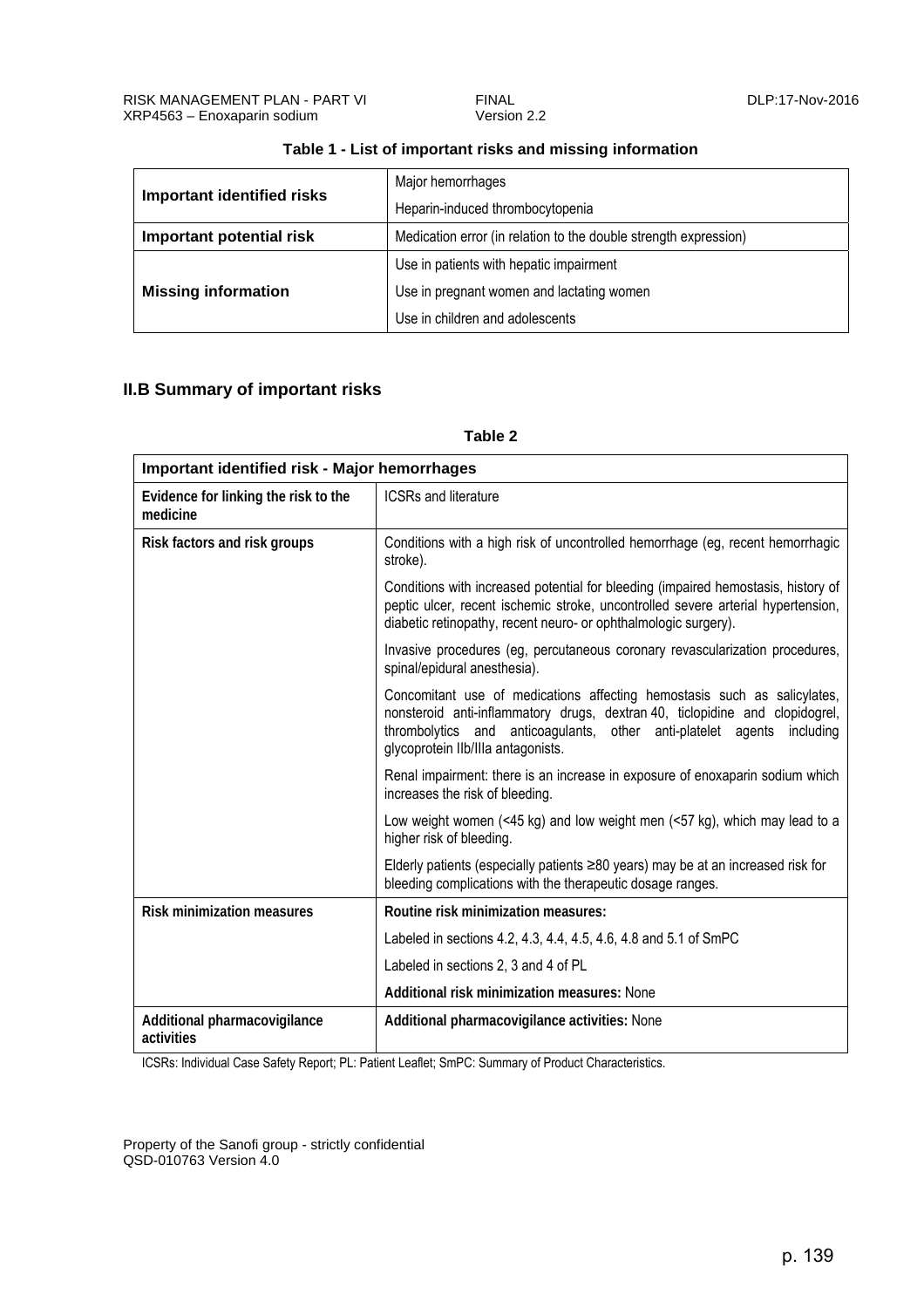## **Table 3**

<span id="page-7-0"></span>

| Important identified risk: Heparin-induced thrombocytopenia |                                                                                                                                                                |
|-------------------------------------------------------------|----------------------------------------------------------------------------------------------------------------------------------------------------------------|
| Evidence for linking the risk to the<br>medicine            | <b>ICSRs and literature</b>                                                                                                                                    |
| Risk factors and risk groups                                | Patients with prior history of heparin-induced thrombocytopenia with other<br>heparin-derived compounds are at higher risk.                                    |
|                                                             | Elderly patients undergoing post-surgical prophylaxis or treatment for DVT, in<br>particular orthopedic and cardiovascular surgery, seem to be at higher risk. |
| <b>Risk minimization measures</b>                           | Routine risk minimization measures:                                                                                                                            |
|                                                             | Labeled in sections 4.3, 4.4 and 4.8 of SmPC                                                                                                                   |
|                                                             | Labeled in section 2 of PL                                                                                                                                     |
|                                                             | Additional risk minimization measures: None                                                                                                                    |
| Additional pharmacovigilance<br>activities                  | Additional pharmacovigilance activities: None                                                                                                                  |

DVT: Deep Vein Thrombosis; ICSR: Individual Case Safety Report; PL: Patient Leaflet; SmPC: Summary of Product Characteristics.

| Important potential risk: Medication error (in relation to the double strength expression) |                                                                                                                                                                                                                                                                                                                                                                                                                                                                                |
|--------------------------------------------------------------------------------------------|--------------------------------------------------------------------------------------------------------------------------------------------------------------------------------------------------------------------------------------------------------------------------------------------------------------------------------------------------------------------------------------------------------------------------------------------------------------------------------|
| Evidence for linking the risk to the<br>medicine                                           | Prior to the PI harmonization through referral Article 30, depending on the EU<br>member state, the enoxaparin strength was expressed either in mg or in IU of<br>anti-Xa activity. In the frame of the referral Article 30 a harmonized expression of<br>the strength throughout the PI has been adopted. The enoxaparin strength will<br>now be expressed both in IU of anti-Xa activity and in mg. One mg of enoxaparin<br>sodium is equivalent to 100 IU anti-Xa activity. |
|                                                                                            | Request from the CHMP to add "monitoring of medication errors" to the safety<br>concerns.                                                                                                                                                                                                                                                                                                                                                                                      |
| Risk factors and risk groups                                                               | None                                                                                                                                                                                                                                                                                                                                                                                                                                                                           |
| <b>Risk minimization measures</b>                                                          | Routine risk minimization measures:                                                                                                                                                                                                                                                                                                                                                                                                                                            |
|                                                                                            | The quantity in mg corresponding to IU given aside throughout the SmPC                                                                                                                                                                                                                                                                                                                                                                                                         |
|                                                                                            | Additional risk minimization measures: DHPC                                                                                                                                                                                                                                                                                                                                                                                                                                    |
| Additional pharmacovigilance<br>activities                                                 | Additional pharmacovigilance activities: None                                                                                                                                                                                                                                                                                                                                                                                                                                  |

**Table 4** 

CHMP: Committee for Medicinal Products for Human Use; EU: European Union; IU: International Units; PI: Product Information; DHPC: Direct Healthcare Professional Communication; SmPC: Summary of Product Characteristics.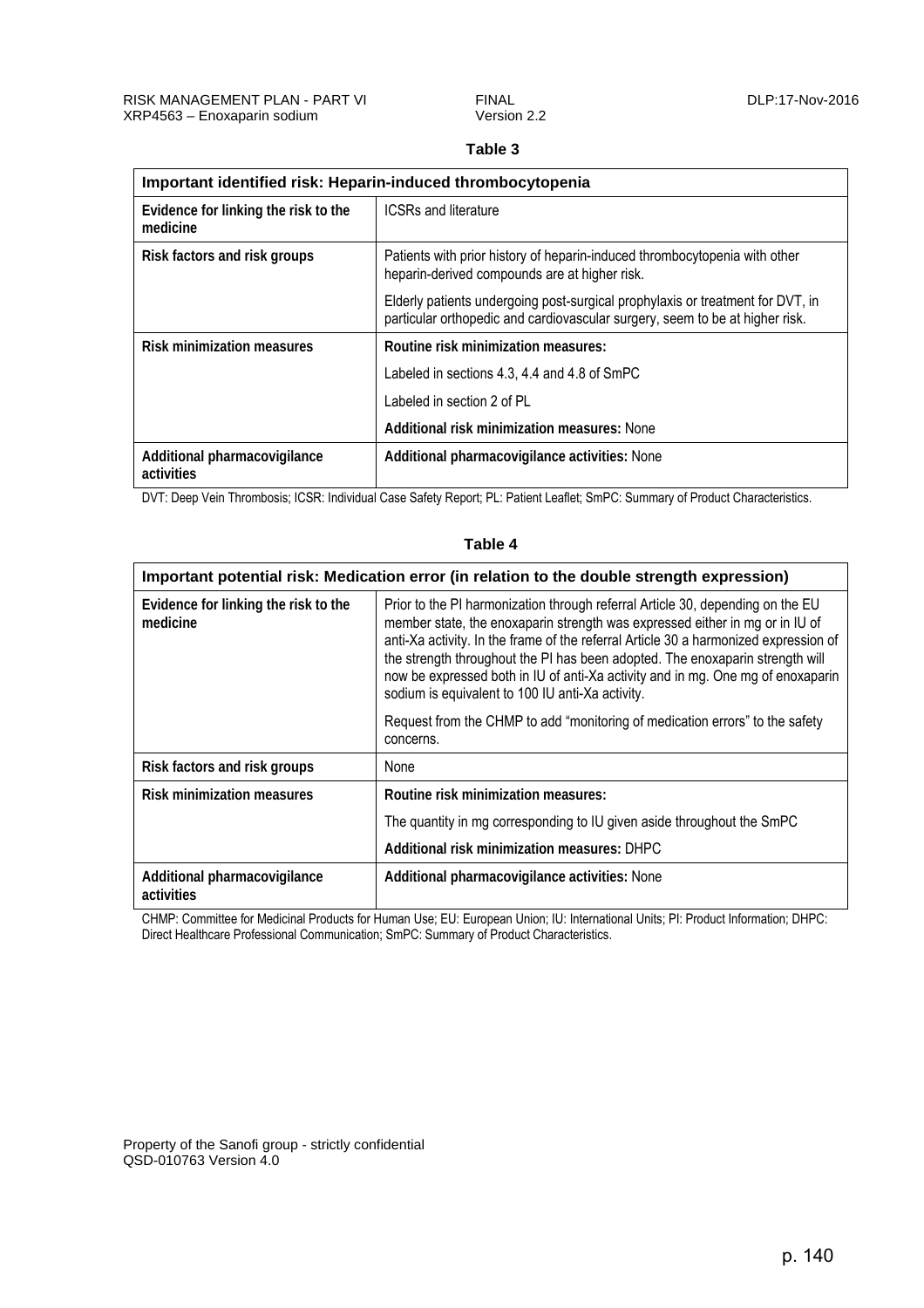#### **Table 5**

<span id="page-8-0"></span>

| Missing information: Use in patients with hepatic impairment |                                               |
|--------------------------------------------------------------|-----------------------------------------------|
| <b>Risk minimization measures</b>                            | Routine risk minimization measures:           |
|                                                              | Labeled in sections 4.2, 4.4 and 5.1 of SmPC  |
|                                                              | Labeled in sections 2 and 4 of PL             |
|                                                              | Additional risk minimization measures: None   |
| Additional pharmacovigilance<br>activities                   | Additional pharmacovigilance activities: None |

PL: Patient Leaflet; SmPC: Summary of Product Characteristics.

#### **Table 6**

| Missing information: Use in pregnant women and lactating women |                                               |
|----------------------------------------------------------------|-----------------------------------------------|
| <b>Risk minimization measures</b>                              | Routine risk minimization measures:           |
|                                                                | Labeled in sections 4.4 and 4.6 of SmPC       |
|                                                                | Labeled in section 2 of PL                    |
|                                                                | Additional risk minimization measures: None   |
| Additional pharmacovigilance<br>activities                     | Additional pharmacovigilance activities: None |

PL: Patient Leaflet; SmPC: Summary of Product Characteristics.

#### **Table 7**

| Missing information: Use in children and adolescents |                                                   |
|------------------------------------------------------|---------------------------------------------------|
| <b>Risk minimization measures</b>                    | Routine risk minimization measures:               |
|                                                      | Labeled in sections 4.2, 4.3, 4.4 and 4.8 of SmPC |
|                                                      | Labeled in section 3 of PL                        |
|                                                      | Additional risk minimization measures: None       |
| Additional pharmacovigilance<br>activities           | Additional pharmacovigilance activities: None     |

PL: Patient Leaflet; SmPC: Summary of Product Characteristics.

### **II.C Post-authorization development plan**

#### *II.C.1.Studies which are conditions of the marketing authorization*

There are no studies which are conditions of the marketing authorization or specific obligation of CLEXANE/CLEXANE FORTE/KLEXANE/LOVENOX/QUALIOP/ ENOXAPARIN SANOFI/ENOXAPARINE SANOFI's.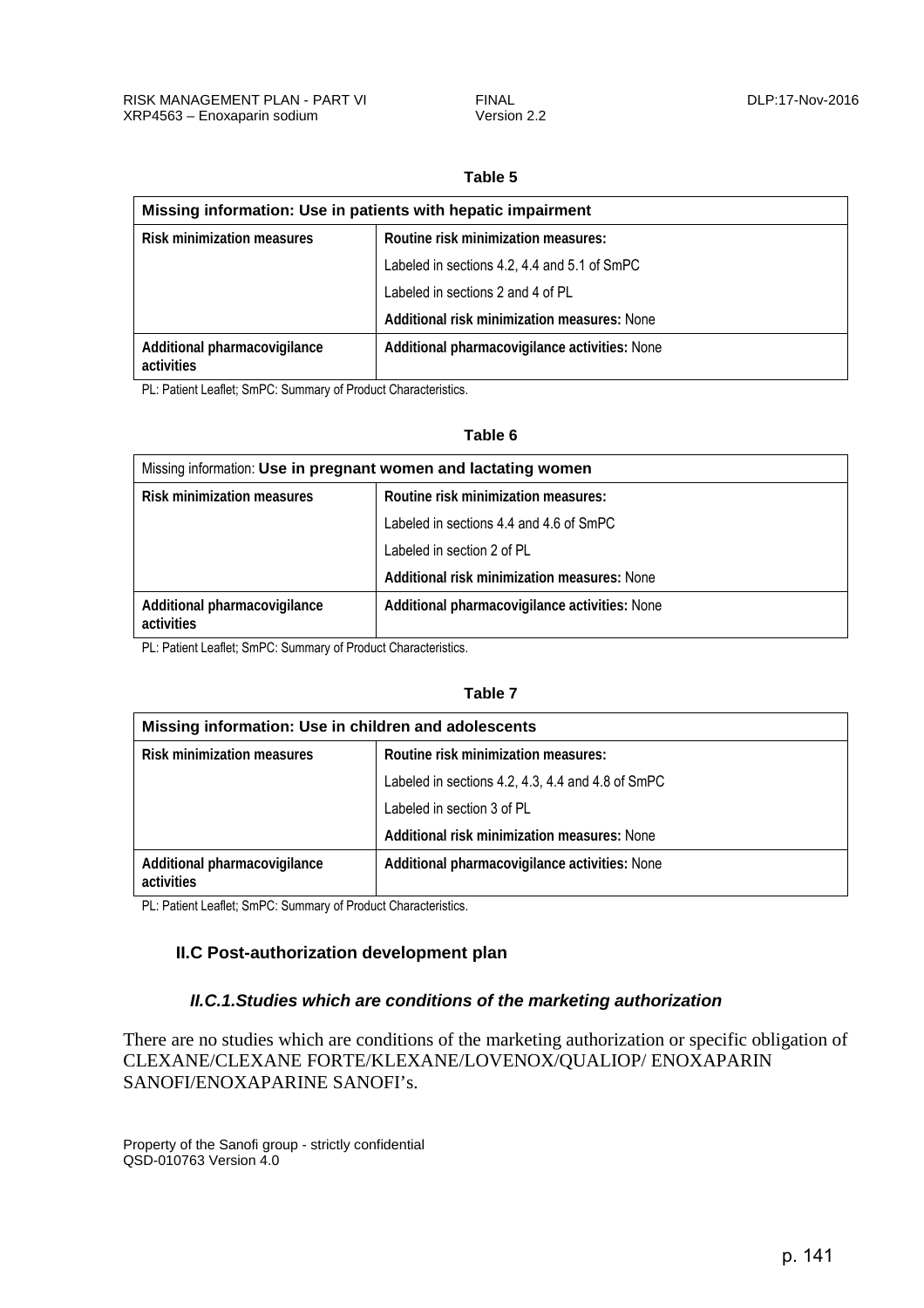#### *II.C.2.Other studies in post-authorization development plan*

<span id="page-9-0"></span>There are no studies required for CLEXANE/CLEXANE FORTE/KLEXANE/LOVENOX/QUALIOP/ ENOXAPARIN SANOFI/ENOXAPARINE SANOFI's.